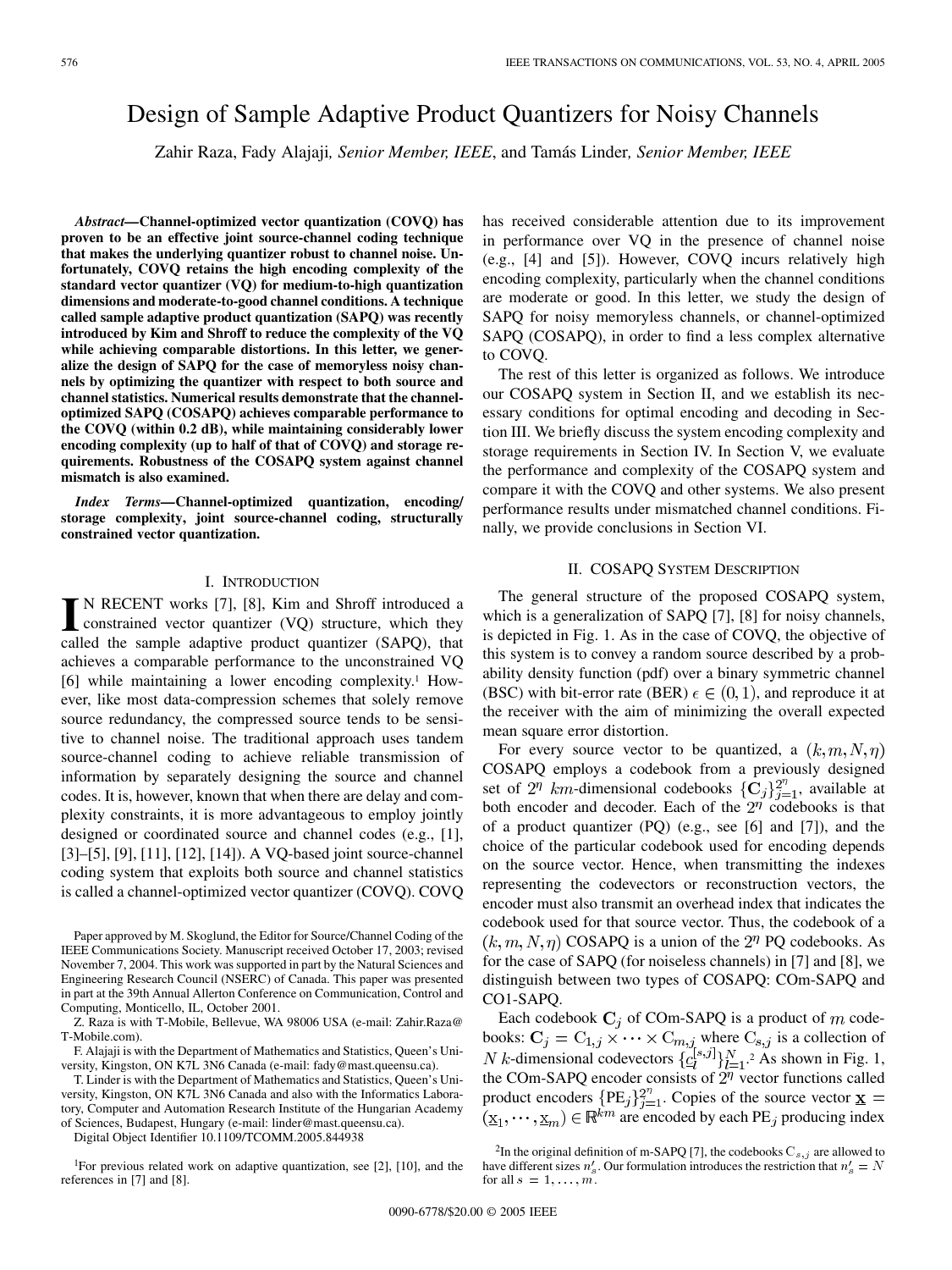

Fig. 1. Block diagram of a  $(k, m, N, \eta)$  COm-SAPQ system, where  $\underline{\mathbf{x}} = (\underline{x}_1, \dots, \underline{x}_m) \in \mathbb{R}^{km}$ ,  $\underline{I} = (i_1, \dots, i_m) \in J_N^m$ ,  $\underline{L} = (l_1, \dots, l_m) \in J_N^m$ , and  $j^*$ ,  $j' \in J_{2\eta}$ .

vector  $\underline{I}_i$ :  $PE_j(\underline{x}) = \underline{I}_j \in J_N^m = \{1, ..., N\}^m$ . Each index vector in the set  $\{\underline{I}_i\}_{i=1}^{2^n}$  has an associated distortion, and the index vector  $\underline{I}$  with minimum distortion is transmitted over the channel along with index  $j^*$ , representing PE<sub> $i^*$ </sub> that produced  $\underline{I}$ . Due to channel noise, potentially corrupted versions of  $\underline{I}$  and  $\mu, \underline{L} = (l_1, \ldots, l_m) \in J_N^m$  and  $j' \in J_{2^n} = \{1, \cdots, 2^n\},$ are received at the decoder. The decoder decodes  $L$  using decoding function  $G_{j'}$  from the set  $\{G_j\}_{j=1}^{2^n}$  as follows:  $G_{j'}(\underline{L}) =$  $(g_{1,j'}(l_1), g_{2,j'}(l_2), \cdots, g_{m,j'}(l_m)) = (c_{l_1}^{[1,j']}, \dots, c_{l_m}^{[m,j']}) =$ <br>  $\underline{c}_{L}^{[j']}$ , where  $c_i^{[s,j']} \in C_{s,j'}$  for  $l \in J_N$ , and  $\underline{c}_{L}^{[j']} \in \mathbf{C}_{j'}$ .

The CO1-SAPQ is a simplified version of  $\overline{\text{C}}$ Om-SAPQ in that each codebook  $C_j$  is an m-fold product of the same codebook:  $C_j = C_j \times \cdots \times C_j$ . The rate of both the  $(k, m, N, \eta)$  CO1-SAPQ and the  $(k, m, N, \eta)$  COm-SAPQ is given by

$$
R = \frac{\log_2 N}{k} + \frac{\eta}{km}
$$
 bits/source sample.

#### III. OPTIMALITY CONDITIONS FOR SYSTEM DESIGN

We next establish the necessary encoding and decoding conditions for optimality that can be used in an iterative design algorithm (as the generalized Lloyd–Max algorithm in COVQ) that attempts to minimize the overall distortion. Let  $S_Z^{[j]}$  be the encoding region for index vector  $\underline{Z}$  and index  $\overline{j}$  :  $S_Z^{[j]} = {\mathbf{x} : \text{encoder}(\mathbf{x}) = (\underline{Z}, j)}$ . Then the average mean-squared end-to-end distortion can be written as

$$
D_{COM-SAPQ} = \sum_{j=1}^{2^n} \sum_{\underline{Z} \in J_N^m} \int_{\underline{S}_{\underline{Z}}^{[j]}} \sum_{j'=1}^{2^n} \sum_{\underline{L} \in J_N^m} P(j'|j) P(\underline{L}|\underline{Z})
$$

$$
\times \sum_{s=1}^m \left\| u_s(\underline{\mathbf{x}}) - c_{v_s(\underline{L})}^{[s,j']} \right\|^2 p(\underline{\mathbf{x}}) d\underline{\mathbf{x}} \quad (1)
$$

where  $p(\mathbf{x})$  is the source pdf with  $\mathbf{x} \in \mathbb{R}^{km}$ ,  $P(a|b)$  is the channel transition probability of receiving index  $\alpha$  given that index  $b$  was sent (which can be easily expressed in terms of the BSC BER  $\epsilon$ , assuming that each index is sent using a natural binary assignment),  $v_s(\underline{I})$  = the sth index component of  $\underline{I}$  ( $v_s$ :  $J_N^m \to J_N$ ), and  $u_s(\underline{\mathbf{x}}) = \underline{\mathbf{x}}_s$ ;  $s = 1, \dots, m$   $(\underline{\mathbf{u}}_s : \mathbb{R}^{km} \to \mathbb{R}^k)$ .

# *A. Optimal Encoding*

Given that codebooks  $\{C_j\}_{j=1}^{2^n}$  are fixed, the optimal encoding of a source sample  $\underline{x}$  into  $(\underline{I}, j^*)$  is achieved via two

optimization steps: one to minimize the distortion over all index vectors  $\underline{Z} \in J_N^m$ , and the other over all indexes  $j \in J_{2^n}$ . The first optimization over all  $\underline{Z} \in J_N^m$  is obtained via the PEs

$$
\underline{I}_{j} = PE_{j}(\mathbf{x})
$$
\n
$$
= \underset{\underline{Z} \in J_{N}^{m}}{\arg \min} \sum_{j'=1}^{2^{\eta}} \sum_{\underline{L} \in J_{N}^{m}} P(j'|j) P(\underline{L} | \underline{Z})
$$
\n
$$
\times \sum_{s=1}^{m} \left\| u_{s}(\mathbf{x}) - \underline{c}_{v_{s}(\underline{L})}^{[s,j']} \right\|^{2}.
$$
\n(2)

When the source  $\underline{\mathbf{x}}$  is encoded by PE<sub>j</sub> into  $\underline{I}_j$ , the associated distortion is given by

$$
D_j(\mathbf{x}) = \min_{\underline{Z} \in J_N^m} \sum_{j'=1}^{2^n} \sum_{\underline{L} \in J_N^m} P(j'|j) P(\underline{L}|\underline{Z}) \sum_{s=1}^m \left\| u_s(\mathbf{x}) - c_{v_s(\underline{L})}^{[s,j']} \right\|^2.
$$
\n(3)

The optimum index  $j^*$  then chooses the index  $\underline{I}$  with the smallest associated distortion, resulting in the following optimal encoding region:

$$
\mathbf{S}_{\underline{I}}^{[j^*]} = \left\{ \underline{\mathbf{x}} : j^* = \underset{j \in J_{2\eta}}{\arg \min} D_j(\underline{\mathbf{x}}) \text{ and } \underline{I} = \underline{I}_{j^*} = \mathrm{PE}_{j^*}(\underline{\mathbf{x}}) \right\}.
$$

Encoding simplifications can be obtained using a similar approach as in [\[4](#page-4-0), Sec. IV]. If we define

$$
\underline{y}_{s,j}(\gamma) = \sum_{j'=1}^{2^n} \sum_{l=1}^N P(j'|j) P(l|\gamma) \underline{c}_l^{[s,j']}
$$

$$
\alpha_{s,j}(\gamma) = \sum_{j'=1}^{2^n} \sum_{l=1}^N P(j'|j) P(l|\gamma) \left\| \underline{c}_l^{[s,j']} \right\|^2
$$
(4)

then the PE operation (2) can be written in the following simpler expression:

PE<sub>j</sub>(
$$
\underline{\mathbf{x}}
$$
) =  $\underline{I}_j$   
= arg min  $\sum_{\underline{I} \in J_N^m} \sum_{s=1}^m \alpha_{s,j} (v_s(\underline{I})) - 2 \langle u_s(\underline{\mathbf{x}}), \underline{y}_{s,j} (v_s(\underline{I})) \rangle$  (5)

where  $\langle \underline{x}, y \rangle$  is the standard inner product in  $\mathbb{R}^k$ . In other words, the encoding of  $\underline{x}$  by a COm-SAPQ requires the prior calculation of  $2^n mN$  k-dimensional vectors  $y^{[s]}$ , and  $2^n mN$  scalars  $\alpha_{\gamma,i}^{[s]}$ .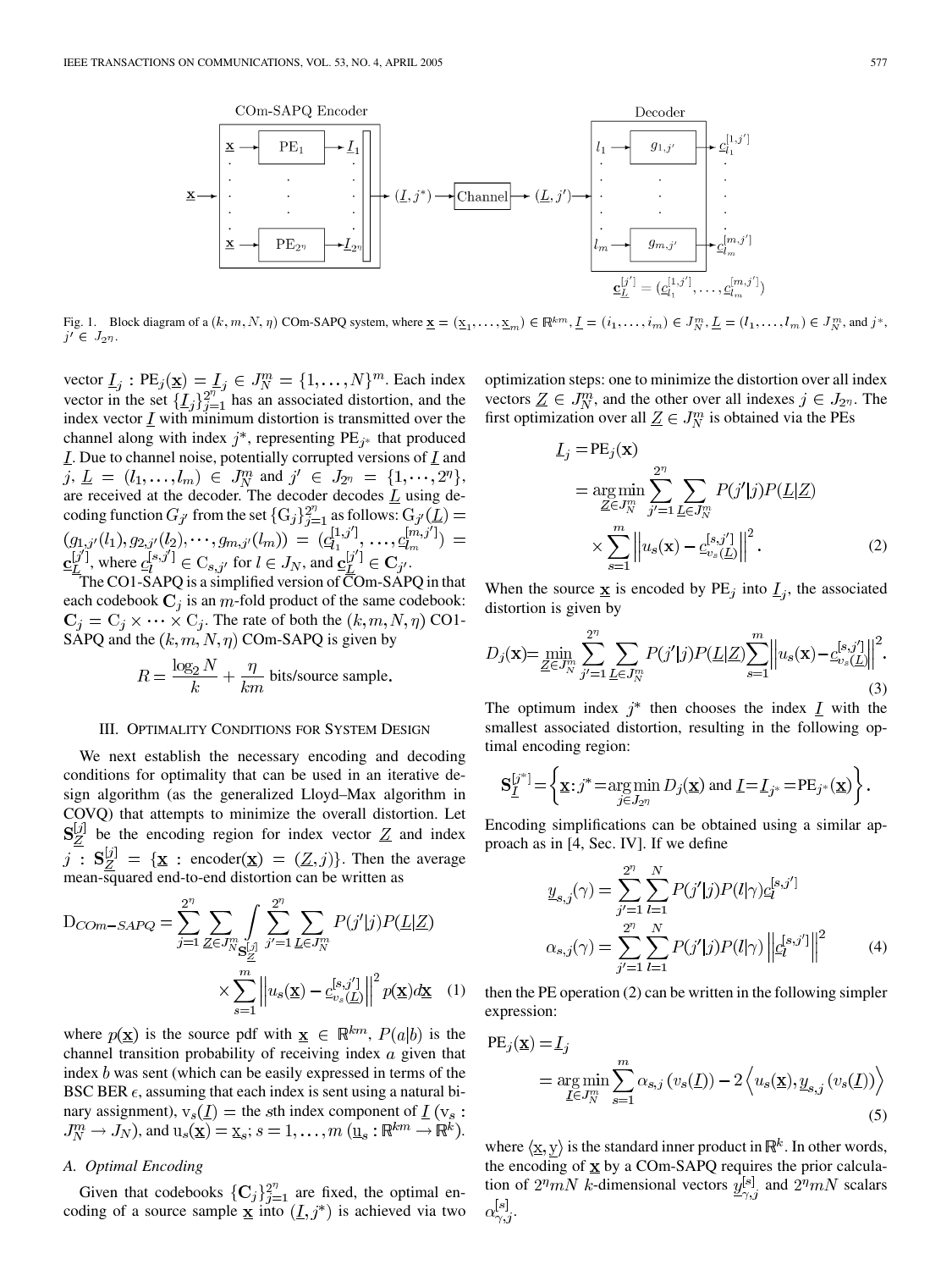# TABLE I

SDR PERFORMANCE IN DECIBELS, ENCODING COMPLEXITY (IN PARENTHESES) AND STORAGE REQUIREMENT OF COVQ, COPQ, COm-SAPQ, AND CO1-SAPQ WITH RATE  $R$  and DIMENSION km. ALL SYSTEMS WERE DESIGNED FOR A BSC WITH BER  $\epsilon_d$  USING 200000 MEMORYLESS GAUSSIAN TRAINING SAMPLES

|     |                |                          | $\epsilon_d$ |           |       |          |       |          |         |
|-----|----------------|--------------------------|--------------|-----------|-------|----------|-------|----------|---------|
| R   | km             | Quantizer                | 0.000        | 0.005     | 0.010 | 0.050    | 0.100 | 0.150    | storage |
| 3.0 | $\overline{2}$ | COVO                     | 15.23        | 12.19     | 11.07 | 7.35     | 5.11  | 3.78     | 320     |
|     |                | $k = 2, N = 64$          | (64)         | (64)      | (57)  | (30)     | (27)  | (25)     |         |
|     | $\overline{2}$ | COPQ                     | 14.57        | $12.00\,$ | 10.47 | 5.62     | 4.65  | 3.48     | 48      |
|     |                | $k = 1, N = 8$           | (8)          | (8)       | (8)   | (6)      | (6)   | (6)      |         |
|     | $\overline{2}$ | $COM-SAPQ$               | 15.07        | 12.38     | 11.04 | 7.20     | 5.14  | 3.75     | 192     |
|     |                | $k = 1, N = 2, \eta = 4$ | (32)         | (32)      | (32)  | (23)     | (16)  | (14)     |         |
|     | $\overline{2}$ | CO1-SAPQ                 | 13.59        | 11.54     | 10.29 | 6.48     | 4.35  | $3.13\,$ | 96      |
|     |                | $k = 1, N = 2, \eta = 4$ | (32)         | (32)      | (32)  | (22)     | (18)  | (12)     |         |
|     | $\overline{4}$ | CO1-SAPQ                 | 15.19        | 12.41     | 10.92 | 6.61     | 4.47  | 3.18     | 192     |
|     |                | $k=1,\,N=4,\,\eta=4$     | (64)         | (64)      | (52)  | (30)     | (26)  | (17)     |         |
| 2.0 | $\sqrt{2}$     | <b>COVQ</b>              | 9.64         | 8.71      | 8.02  | 5.52     | 3.82  | 2.71     | 80      |
|     |                | $k = 2, N = 16$          | (16)         | (16)      | (16)  | (13)     | (13)  | (13)     |         |
|     | $\sqrt{2}$     | <b>COPQ</b>              | 9.27         | 8.50      | 7.86  | 4.85     | 3.04  | 1.99     | 24      |
|     |                | $k = 1, N = 4$           | (4)          | (4)       | (4)   | (4)      | (4)   | (4)      |         |
|     | $\overline{2}$ | $COM-SAPQ$               | 9.51         | 8.71      | 8.10  | 5.48     | 3.86  | 2.79     | 48      |
|     |                | $k = 1, N = 2, \eta = 2$ | (8)          | (8)       | (8)   | (8)      | (8)   | (8)      |         |
|     | $\overline{2}$ | $CO1-SAPQ$               | 8.72         | 8.04      | 7.50  | $5.16\,$ | 3.61  | 2.50     | 24      |
|     |                | $k=1,\,N=2,\,\eta=2$     | (8)          | (8)       | (8)   | (8)      | (8)   | (8)      |         |
|     | 3              | CO1-SAPQ                 | 8.92         | 8.16      | 7.58  | 5.06     | 3.45  | 2.45     | 48      |
|     |                | $k = 1, N = 2, \eta = 3$ | (16)         | (16)      | (16)  | (16)     | (16)  | (16)     |         |
| 1.0 | $\overline{4}$ | <b>COVQ</b>              | 4.66         | 4.44      | 4.24  | 3.14     | 2.26  | 1.61     | 144     |
|     |                | $k = 4, N = 16$          | (16)         | (16)      | (16)  | (16)     | (16)  | (16)     |         |
|     | $\overline{4}$ | <b>COPQ</b>              | 4.38         | 4.16      | 3.96  | 2.72     | 1.75  | 1.14     | 40      |
|     |                | $k = 2, N = 4$           | (4)          | (4)       | (4)   | (4)      | (4)   | (4)      |         |
|     | $\overline{4}$ | $COM-SAPO$               | 4.47         | 4.28      | 4.09  | 3.13     | 2.26  | 1.61     | 80      |
|     |                | $k = 2, N = 2, \eta = 2$ | (8)          | (8)       | (8)   | (8)      | (8)   | (8)      |         |
|     | $\overline{4}$ | CO1-SAPQ                 | 4.41         | 4.15      | 3.95  | 2.81     | 1.96  | 1.44     | 40      |
|     |                | $k = 2, N = 2, \eta = 2$ | (8)          | (8)       | (8)   | (8)      | (8)   | (8)      |         |
|     | 6              | CO1-SAPO                 | 4.53         | 4.25      | 4.01  | 2.73     | 1.95  | 1.39     | 80      |
|     |                | $k = 2, N = 2, \eta = 3$ | (16)         | (16)      | (16)  | (16)     | (16)  | (16)     |         |

# *B. Optimal Decoding*

Given that the  $2^n N^m$  encoding regions  $\{S_I^{[j^*]}\}\$  are fixed, we can determine the optimal centroids via standard minimum mean-squared estimation based on the distortion expression in (1). This results in the following centroids:

$$
c_l^{[s,j']} = \frac{\sum_{j^*=1}^{2^{\prime\prime}} \sum_{i=1}^N P(j'|j^*) P(l|i) \int_{S_i^{[s,j^*]}} u_s(\mathbf{x}) p(\mathbf{x}) d\mathbf{x}}{\sum_{j^*=1}^{2^{\prime\prime}} \sum_{i=1}^N P(j'|j^*) P(l|i) \int_{S_i^{[s,j^*]}} p(\mathbf{x}) d\mathbf{x}},
$$
  
where 
$$
S_i^{[s,j^*]} = \bigcup_{\underline{I}: v_s(\underline{I}) = i} \mathbf{S}_{\underline{I}}^{[j^*]}.
$$
 (6)

# IV. ENCODING COMPLEXITY AND STORAGE REQUIREMENT

We next briefly discuss the encoding complexity and the storage requirement of a  $(k, m, N, \eta)$  COm-SAPQ system.

# *A. Encoding Complexity*

As in [\[7](#page-4-0)], [[8\]](#page-4-0), and [\[13](#page-4-0)], the encoding complexity is defined as the number of multiplications needed to encode one source sample. It is important to point out that unlike conventional VQ systems (designed for noiseless channels), the encoding complexity of VQ schemes for noisy channels (such as COVQ and COSAPQ) is strongly dependent on the design channel BER. Indeed, when the design BER is very high, the encoding complexity of such channel-optimized schemes can be considerably low, since a large number of the encoding cells become empty (e.g., see [\[5](#page-4-0)]). Thus, we evaluate the COSAPQ encoding complexity in terms of the number of nonempty encoding cells. More specifically, the encoding complexity of a  $(k, m, N, \eta)$ COm-SAPQ is given by

$$
\sum_{j=1}^{2^n} \sum_{s=1}^m \frac{kN_{sj}}{km} = \sum_{j=1}^{2^n} \sum_{s=1}^m \frac{N_{sj}}{m}
$$
 (7)

where  $N_{sj}$  denotes the number of nonempty encoding cells in codebook  $C_{s,j}$ , which consists of N k-dimensional codevectors. Similarly, the encoding complexity of a  $(k, m, N, \eta)$  CO1-SAPQ is given by

$$
\sum_{j=1}^{2^n} \frac{kmN_j}{km} = \sum_{j=1}^{2^n} N_j
$$
 (8)

where  $N_j$  denotes the number of nonempty encoding cells in codebook  $C_i$ .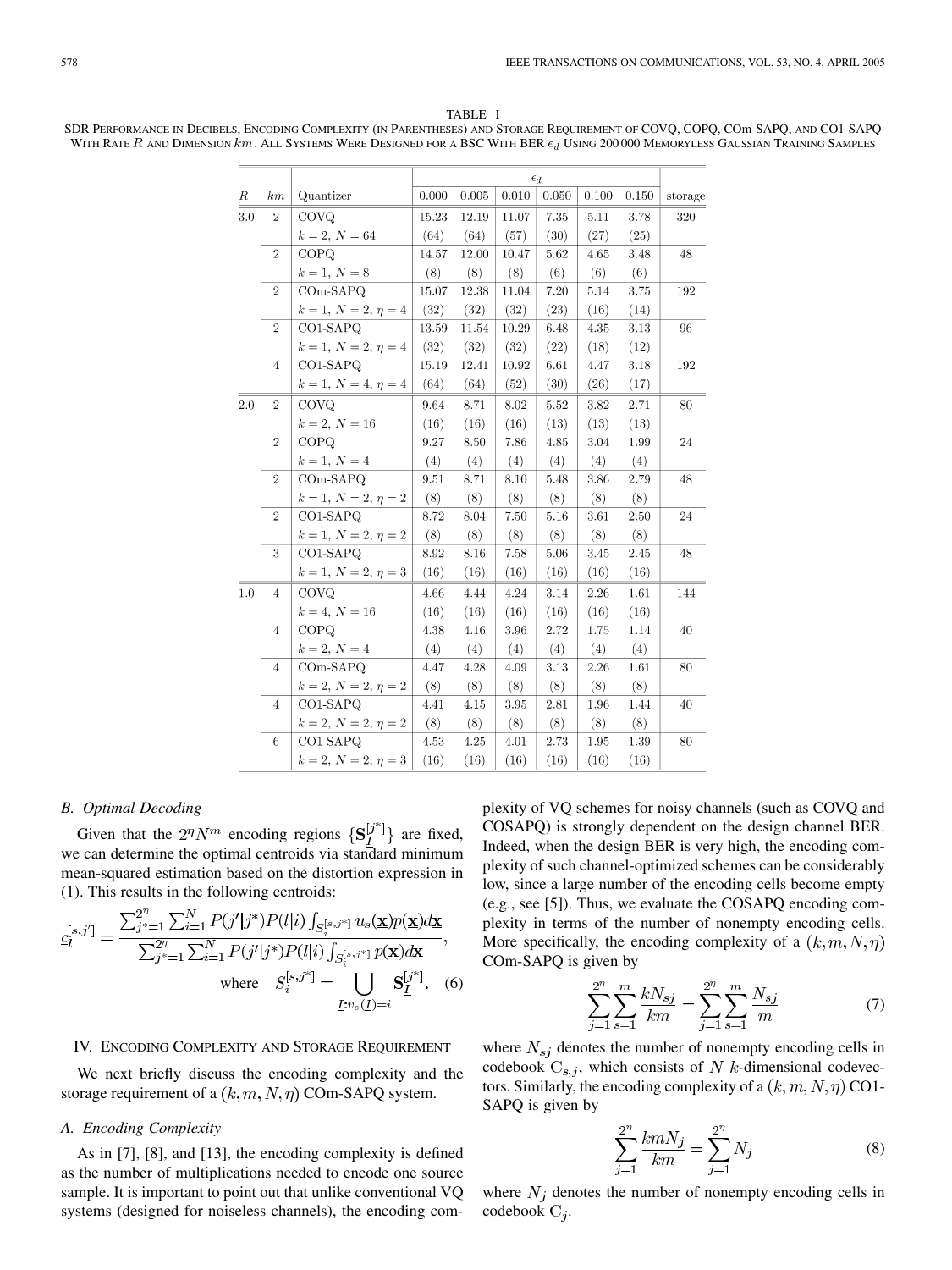#### *B. Storage Requirement*

The storage requirement is defined as the total number of scalars needed to implement the quantizer operations in both encoding and decoding stages [[7\]](#page-4-0), [[8\]](#page-4-0), [\[13](#page-4-0)]. At the encoder, we need to store the sets  $\{\underline{y}_{\gamma,j}^{[s]}\}\$  and  $\{\alpha_{\gamma,j}^{[s]}\}\$  given in (4). We need  $k2^n mN$  scalars for  $\{\underline{y}_{\gamma,j}^{[s]}\}$  and  $2^n mN$  scalars for  $\{\alpha_{\gamma,j}^{[s]}\}.$ Hence, at the encoder, we require  $k2^{\eta}mN + 2^{\eta}mN$  scalars in total. At the decoder, we need to store the entire COSAPQ codebook, which requires  $k2<sup>\eta</sup>mN$  scalars. Therefore, the total storage requirement for a  $(k, m, N, \eta)$  COm-SAPQ is given by

$$
2k2^{\eta}mN + 2^{\eta}mN. \tag{9}
$$

For a  $(k, m, N, \eta)$  CO1-SAPQ, the total storage requirement is analogously given by

$$
2k2^{\eta}N + 2^{\eta}N.\t(10)
$$

#### V. NUMERICAL RESULTS

We next evaluate the performance in terms of signal-to-distortion ratio (SDR), encoding complexity [via (7) and (8)] and storage requirement [via (9) and (10)] of our COSAPQ system for the compression and transmission of two (unit variance) sources: a memoryless Gaussian source and a Gauss–Markov source with correlation coefficient 0.9. Comparisons with the following competing quantization systems are also provided: COVQ and channel-optimized product quantizer (COPQ).3 For a  $(k, N)$  COVQ, the encoding complexity is given by the number of nonempty encoding cells  $N^*$ , and the storage requirement is given by  $2kN + N$ . The encoding complexity of a  $(k, m, N)$  COPQ is given by  $(1/m) \sum_{i=1}^{m} N_i$ , where  $N_i$ is the number of nonempty encoding cells in the  $i$ th codebook, while its storage requirement is given by  $2kmN + mN$ .

The optimality conditions derived in Section III were used in a generalized Lloyd–Max algorithm to design the COm-SAPQ and CO1-SAPQ codes. Details of the algorithm are available in [[13\]](#page-4-0). For the COm-SAPQ system, the algorithm was initialized by a COPQ codebook with the same design parameters, while the CO1-SAPQ system was initialized with a COVQ codebook. We employed 200 000 training samples for the codes design and 200 000 test samples for the simulations. In all cases, the simulation and training results were in agreement.

Table I shows the performance (both SDR, encoding complexity and storage) of COVQ, COPQ, COm-SAPQ, and CO1-SAPQ at various rates R and design channel BERs  $\epsilon_d$  for memoryless Gaussian sources. We remark that COm-SAPQ performs within 0.2 dB of COVQ of the same rate, while enjoying an encoding complexity that is 23% to 50% smaller than that of COVQ (note that for  $R = 1$ , the encoding complexity reduction is by 50% for all design BERs) and a storage requirement that is lower by a factor of 40% to 44%. Furthermore, it is observed in [[13\]](#page-4-0) that for Gauss–Markov sources, a gain of up to 0.7 dB over COVQ can be attained by a CO1-SAPQ with the same complexity, while keeping a lower storage requirement (by 40% to 67%).4 This gain is due to

TABLE II SDR PERFORMANCE IN DECIBELS OF COVQ, COPQ, COm-SAPQ, AND CO1-SAPQ VERSUS LBGVQ (WITH SIMULATED ANNEALING), PQ, m-SAPQ, AND 1-SAPQ WITH RATE  $R = 3.0$ , USING 200000 GAUSS–MARKOV TESTING SAMPLES (WITH CORRELATION COEFFICIENT 0.9) AND A SIMULATED BSC WITH ACTUAL BER  $\epsilon_a$  (Here, the Design BER  $\epsilon_d$  is MATCHED TO  $\epsilon_a$ ; i.e.,  $\epsilon_d = \epsilon_a$ )

|                                 | $\epsilon_a$ |       |       |       |       |       |  |  |  |
|---------------------------------|--------------|-------|-------|-------|-------|-------|--|--|--|
| Quantizer                       | 0.000        | 0.005 | 0.010 | 0.050 | 0.100 | 0.150 |  |  |  |
| $LBGVQ (+ sim. annl.)$          | 19.01        | 13.63 | 11.07 | 5.29  | 2.37  | 0.71  |  |  |  |
| $k = 2, N = 64$                 |              |       |       |       |       |       |  |  |  |
| РQ                              | 14.64        | 12.01 | 10.39 | 5.01  | 2.25  | 0.57  |  |  |  |
| $k = 1, m = 2, N = 8$           |              |       |       |       |       |       |  |  |  |
| $m-SAPQ$                        | 16.65        | 12.82 | 10.74 | 4.85  | 2.09  | 0.48  |  |  |  |
| $k = 1, m = 2, N = 2, \eta = 4$ |              |       |       |       |       |       |  |  |  |
| 1-SAPQ                          | 19.71        | 13.42 | 10.98 | 4.55  | 1.69  | 0.05  |  |  |  |
| $k = 1, m = 4, N = 4, \eta = 4$ |              |       |       |       |       |       |  |  |  |
| <b>COVQ</b>                     | 19.01        | 14.62 | 13.62 | 9.48  | 6.85  | 5.20  |  |  |  |
| $k = 2, N = 64$                 |              |       |       |       |       |       |  |  |  |
| <b>COPQ</b>                     | 14.60        | 12.02 | 10.50 | 5.57  | 4.60  | 3.45  |  |  |  |
| $k = 1, m = 2, N = 8$           |              |       |       |       |       |       |  |  |  |
| $CO-m-SAPQ$                     | 16.64        | 14.30 | 12.75 | 8.45  | 6.10  | 4.66  |  |  |  |
| $k = 1, m = 2, N = 2, \eta = 4$ |              |       |       |       |       |       |  |  |  |
| CO-1-SAPQ                       | 19.71        | 15.27 | 13.94 | 9.52  | 6.91  | 5.21  |  |  |  |
| $k = 1, m = 4, N = 4, \eta = 4$ |              |       |       |       |       |       |  |  |  |



Fig. 2. SDR performance in decibels of (2,16) COVQ and (1,2,2,2) COm-SAPQ at rate  $R = 2.0$  and BSC design BER  $\epsilon_d = 0.05$ , using 200000 memoryless Gaussian testing samples and a simulated BSC with actual BER  $\epsilon_a$ .

the fact that the CO1-SAPQ can employ a higher dimension  $km$  while keeping the same encoding complexity as COVQ. Table II compares channel-optimized quantizers with quantizers designed for noiseless channels. The Linde, Buzo and Gray VQ (LBGVQ) system is the same as in [[5\]](#page-4-0) that employs simulated annealing for index assignment. We note that COSAPQ offers significant gains over SAPQ, particularly at high BERs.

So far, we assumed that the quantizers' encoder and decoder are perfectly matched to the channel conditions; however, in many practical situations, the channel characteristics may be time varying. We next test the robustness of both COSAPQ and COVQ systems when they are designed for a fixed channel BER  $\epsilon_d$ , while the actual or true BER is  $\epsilon_a \neq \epsilon_d$ . Mismatch simulation results are presented in Fig. 2 for  $R = 2.0$ ,  $\epsilon_d = 0.05$ , and

 ${}^{3}A(k, m, N)$  COPQ is a  $(k, m, N)$  PQ optimized for noisy channels; its overall codebook is a product of m codebooks, each consisting of  $N$  k-dimensional codevectors. Refer to [[13\]](#page-4-0) for a detailed description of this system and its design algorithm.

<sup>4</sup>Compare, for example, (2,64) COVQ with (1,4,4,4) CO1-SAPQ in Table II for low values of BERs.